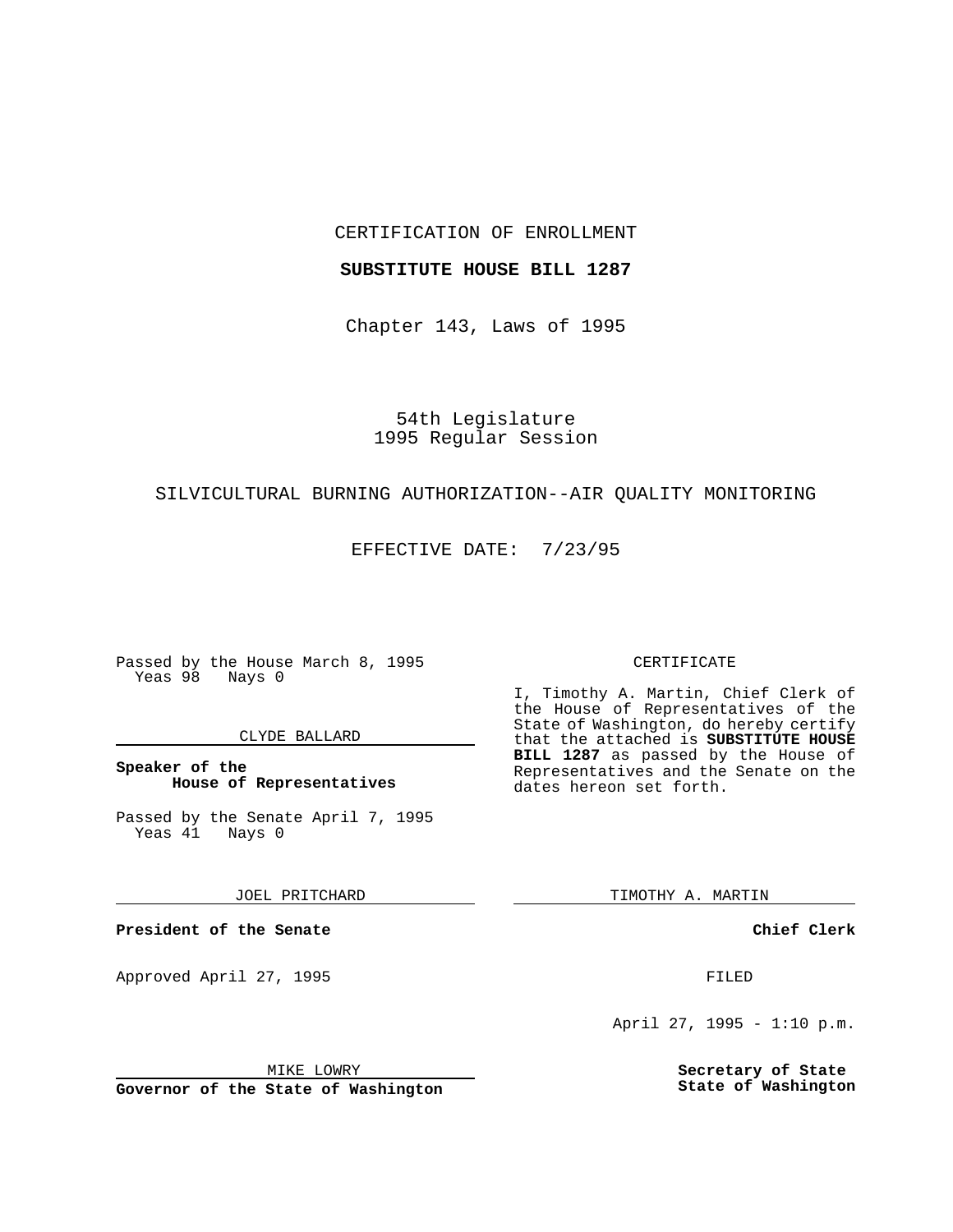# **SUBSTITUTE HOUSE BILL 1287** \_\_\_\_\_\_\_\_\_\_\_\_\_\_\_\_\_\_\_\_\_\_\_\_\_\_\_\_\_\_\_\_\_\_\_\_\_\_\_\_\_\_\_\_\_\_\_

\_\_\_\_\_\_\_\_\_\_\_\_\_\_\_\_\_\_\_\_\_\_\_\_\_\_\_\_\_\_\_\_\_\_\_\_\_\_\_\_\_\_\_\_\_\_\_

Passed Legislature - 1995 Regular Session

### **State of Washington 54th Legislature 1995 Regular Session**

**By** House Committee on Agriculture & Ecology (originally sponsored by Representatives McMorris, Horn, Chandler, Regala, Mastin, Clements, Koster, Robertson, Johnson, Boldt, Chappell, Schoesler and Rust)

Read first time 02/07/95.

 AN ACT Relating to forest health and calculating emissions for silvicultural burning; and amending RCW 70.94.665.

BE IT ENACTED BY THE LEGISLATURE OF THE STATE OF WASHINGTON:

 **Sec. 1.** RCW 70.94.665 and 1991 c 199 s 403 are each amended to read as follows:

 (1) The department of natural resources shall administer a program to reduce state-wide emissions from silvicultural forest burning so as to achieve the following minimum objectives:

 (a) Twenty percent reduction by December 31, 1994 providing a ceiling for emissions until December 31, 2000; and

 (b) Fifty percent reduction by December 31, 2000 providing a ceiling for emissions thereafter.

 Reductions shall be calculated from the average annual emissions level from calendar years 1985 to 1989, using the same methodology for both reduction and base year calculations.

 (2) The department of natural resources, within twelve months after May 15, 1991, shall develop a plan, based upon the existing smoke management agreement to carry out the programs as described in this section in the most efficient, cost-effective manner possible. The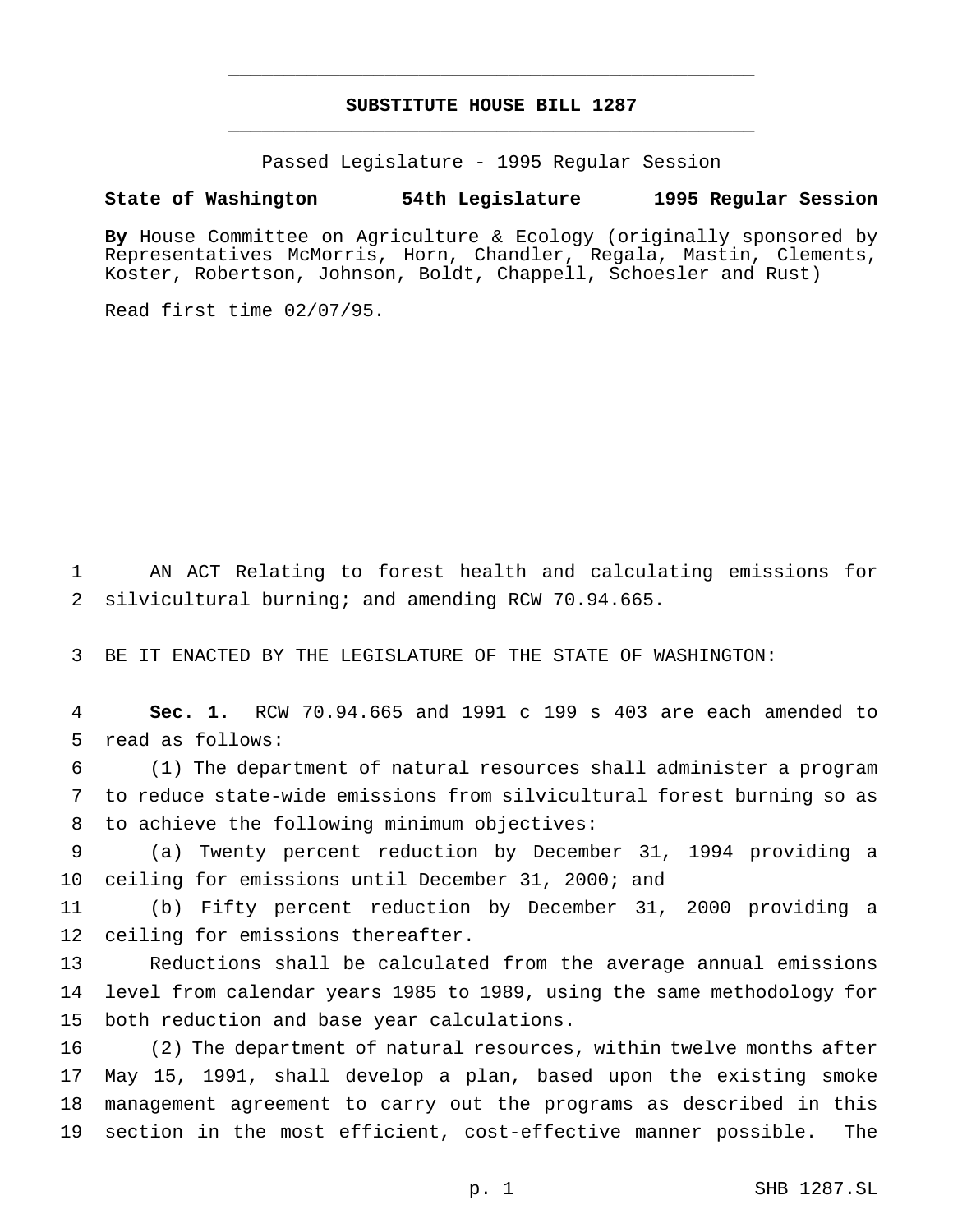plan shall be developed in consultation with the department of ecology, public and private landowners engaged in silvicultural forest burning, and representatives of the public.

 The plan shall recognize the variations in silvicultural forest burning including, but not limited to, a landowner's responsibility to abate an extreme fire hazard under chapter 76.04 RCW and other objectives of burning, including abating and preventing a fire hazard, geographic region, climate, elevation and slope, proximity to populated areas, and diversity of land ownership. The plan shall establish priorities that the department of natural resources shall use to allocate allowable emissions, including but not limited to, silvicultural burning used to improve or maintain fire dependent ecosystems for rare plants or animals within state, federal, and private natural area preserves, natural resource conservation areas, parks, and other wildlife areas. The plan shall also recognize the real costs of the emissions program and recommend equitable fees to cover the costs of the program.

 The emission reductions in this section are to apply to all forest lands including those owned and managed by the United States. If the United States does not participate in implementing the plan, the departments of natural resources and ecology shall use all appropriate and available methods or enforcement powers to ensure participation.

 The plan shall include a tracking system designed to measure the degree of progress toward the emission reductions goals set in this section. The department of natural resources shall report annually to the department of ecology and the legislature on the status of the plan, emission reductions and progress toward meeting the objectives specified in this section, and the goals of this chapter and chapter 76.04 RCW.

 (3) If the December 31, 1994, emission reductions targets in this section are not met, the department of natural resources, in consultation with the department of ecology, shall use its authority granted in this chapter and chapter 76.04 RCW to immediately limit emissions from such burning to the 1994 target levels and limit silvicultural forest burning in subsequent years to achieve equal annual incremental reductions so as to achieve the December 31, 2000, target level. If, as a result of the program established in this section, the emission reductions are met in 1994, but are not met by December 31, 2000, the department of natural resources in consultation